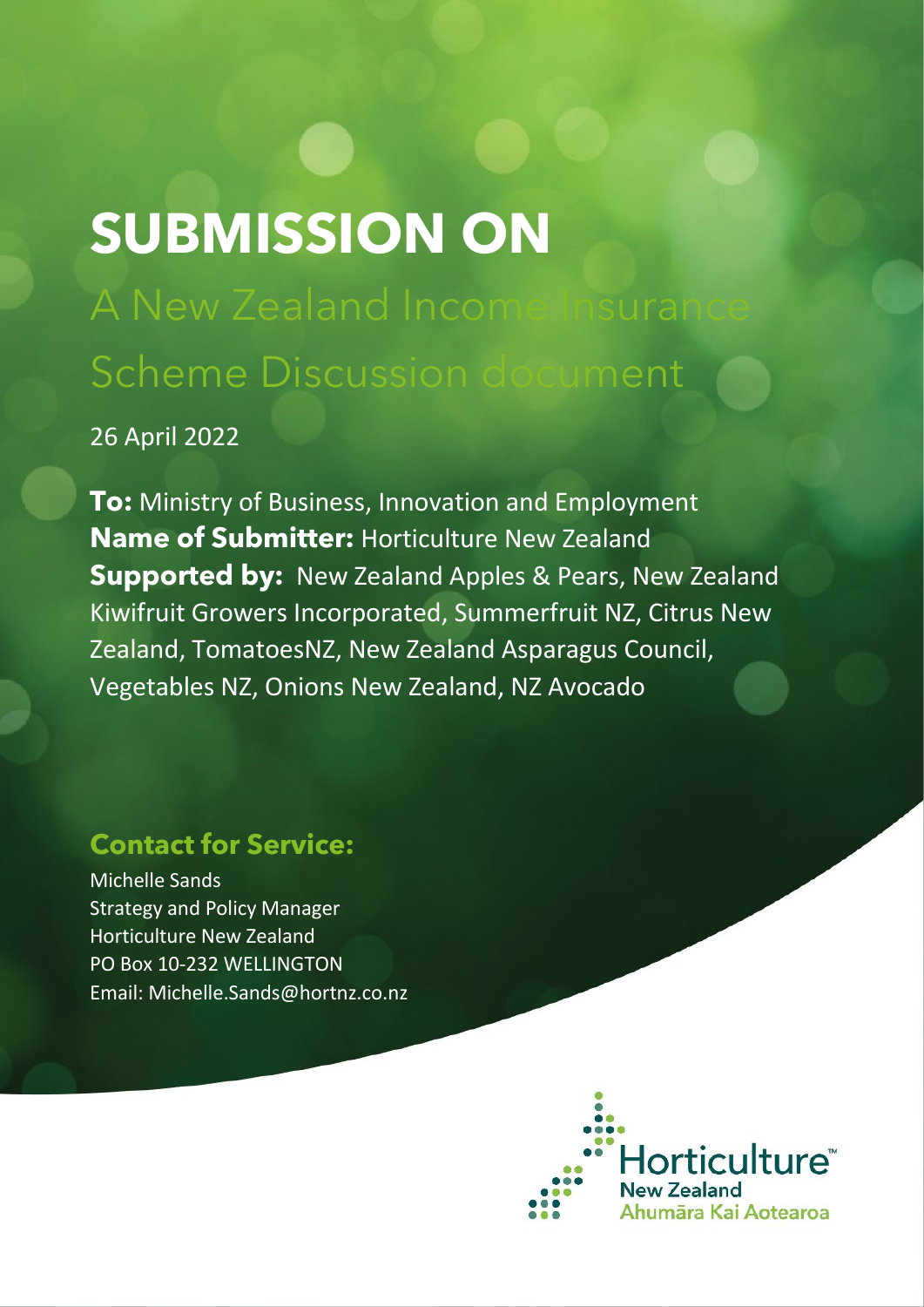# **OVERVIEW**

## **Submission structure**

- Part 1: Background to HortNZ
- Part 2: Executive Summary
- Part 3: HortNZ's submission

## **Our submission**

Horticulture New Zealand (HortNZ) thanks the Ministry of Business, Innovation and Employment (MBIE) for the opportunity to submit on the New Zealand Income Insurance Scheme Discussion Document and welcomes any opportunity to continue to work with MBIE and to discuss our submission.

HortNZ wishes to be heard in support of our submission and would be prepared to consider presenting our submission in a joint case with others making a similar submission at any hearing.

The details of HortNZ's submission and decisions we are seeking from MBIE are set out later sections of our submission.

Horticulture New Zealand Submission on proposed New Zealand Income Insurance Scheme – April 2022 2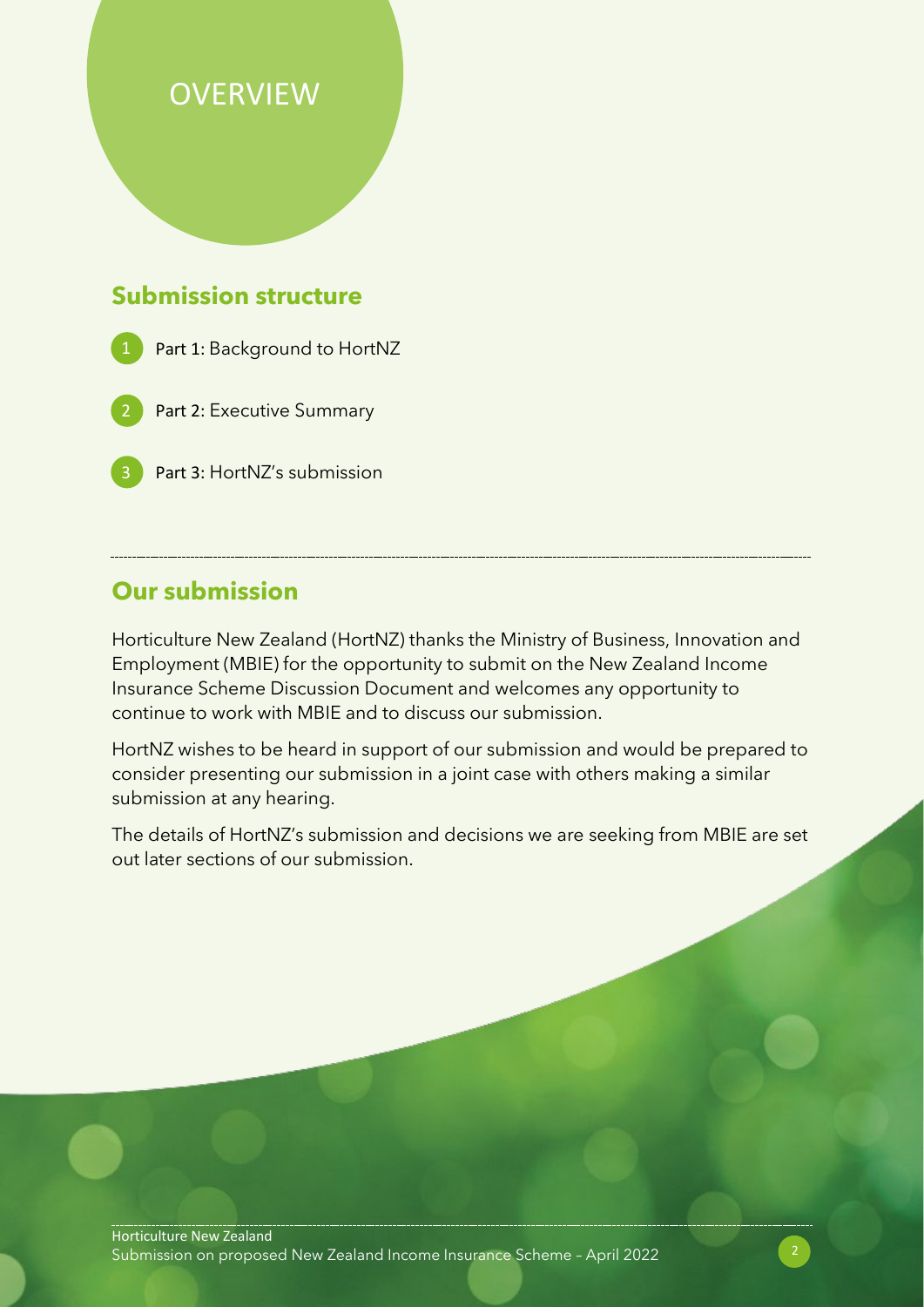# **HortNZ's Role**

## **Background to HortNZ**

HortNZ represents the interests of 6000 commercial fruit and vegetable growers in New Zealand, who grow around 100 different crop types and employ over 60,000 workers.

There is approximately 120,000 hectares of horticultural land in New Zealand approximately 80,000 ha of this is fruit and vegetables. The remaining 40,000 ha is primarily made up of wine grapes and hops, which HortNZ does not represent.

It is not just the economic benefits associated with horticultural production that are important. The rural economy supports rural communities and rural production defines much of the rural landscape. Food production values provide a platform for long term sustainability of communities, through the provision of food security.

HortNZ's purpose is to create an enduring environment where growers prosper. This is done through enabling, promoting and advocating for growers in New Zealand.



**Industry value \$6.39bn Total exports \$4.23bn Total domestic \$2.16bn**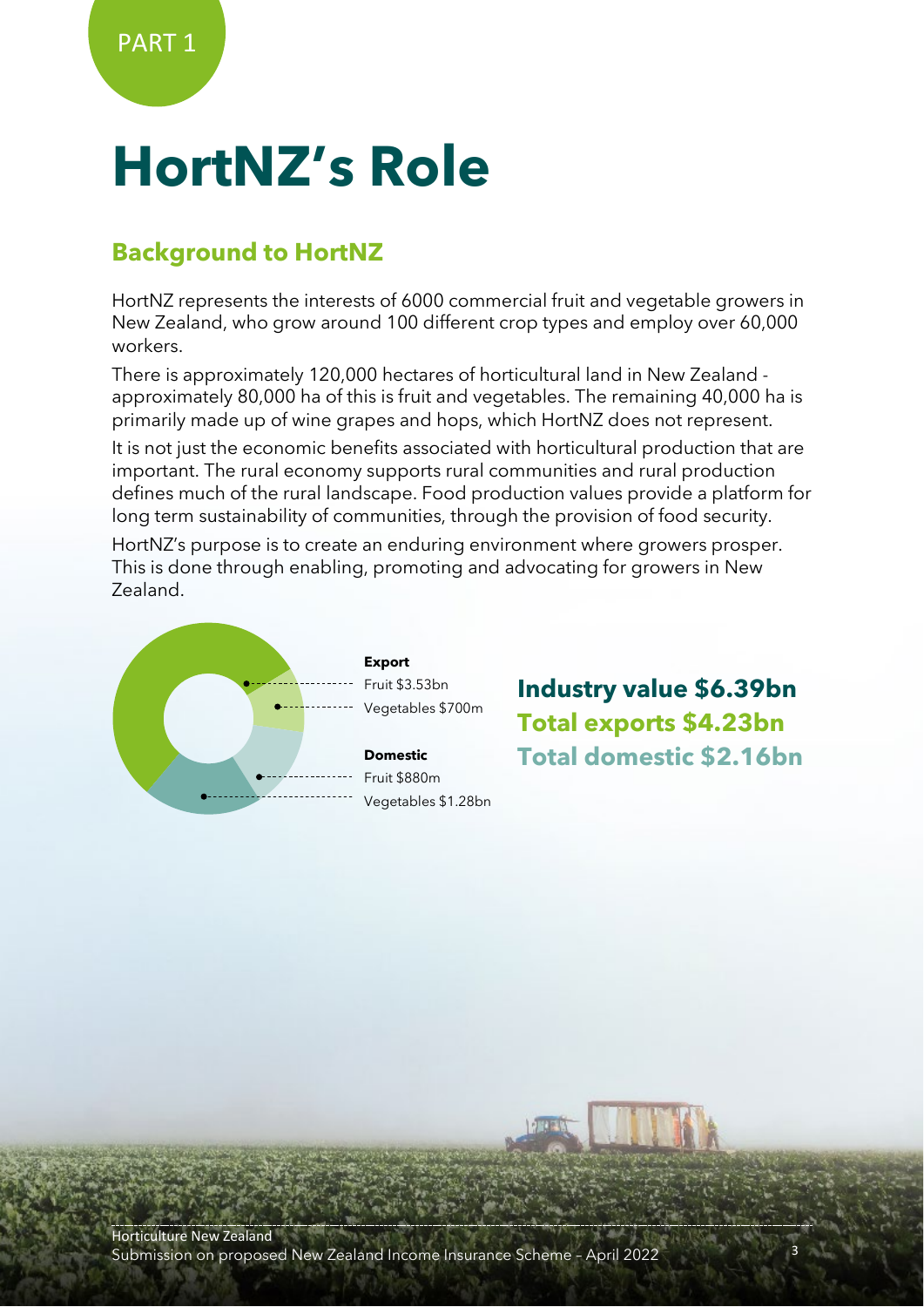# **Executive Summary**

## **A Sustainable Economy**

We are concerned that the proposal undermines the development of a sustainable economy, because it benefits the least productive sectors most, works against natural environmental cycles and provides the least protection to the most vulnerable employees.

- The proposal is not well aligned to the workforce of the primary sector. The primary sector is already the most productive and efficient part of the New Zealand economy. This proposal seeks a cross-subsidy from the primary sector to the service sector.
- Eating more fruit and vegetables has benefits for our physical and mental health. Fruit and vegetables are grown in natural cycles, a sustainable workforce will ebb and flow with natures seasons. Globally and in New Zealand, food systems are a major contributor to greenhouse gas emissions. We must transition to more sustainable food systems. More sustainable food systems are plant based.
- The horticulture sector offers a range of roles for New Zealand residents and overseas workers with visas. Our sector offers skilled roles and lower skilled roles for people entering the workforce. This proposal is unfair - it will result in the most vulnerable and lowest paid workers cross subsiding higher paid workers in more secure roles.

## **Designing a Good Levy**

Good practice guidance published by the Auditor-General sets out the following guiding principles for setting levies: equity, efficiency, justifiability, and transparency.<sup>[1](#page-3-0)</sup>

We consider these principles to be a good point of reference for evaluating the proposal and consider that amendments to the proposal required – as outlined in this submission, in order to achieve these principles.

# **Summary of Outcomes sought**

#### **Eligibility – Disability and Redundancy.**

If a worker is affected by disability, then there is longer recovery and any reduced capacity (i.e forcing less work hours) is a long run issue, not just 6



<span id="page-3-0"></span><sup>&</sup>lt;sup>1</sup> Setting and administering fees and levies for cost recovery: Good practice guide [\(https://oag.parliament.nz/2021/fees-and-levies/docs/fees-and-levies.pdf\)](https://oag.parliament.nz/2021/fees-and-levies/docs/fees-and-levies.pdf)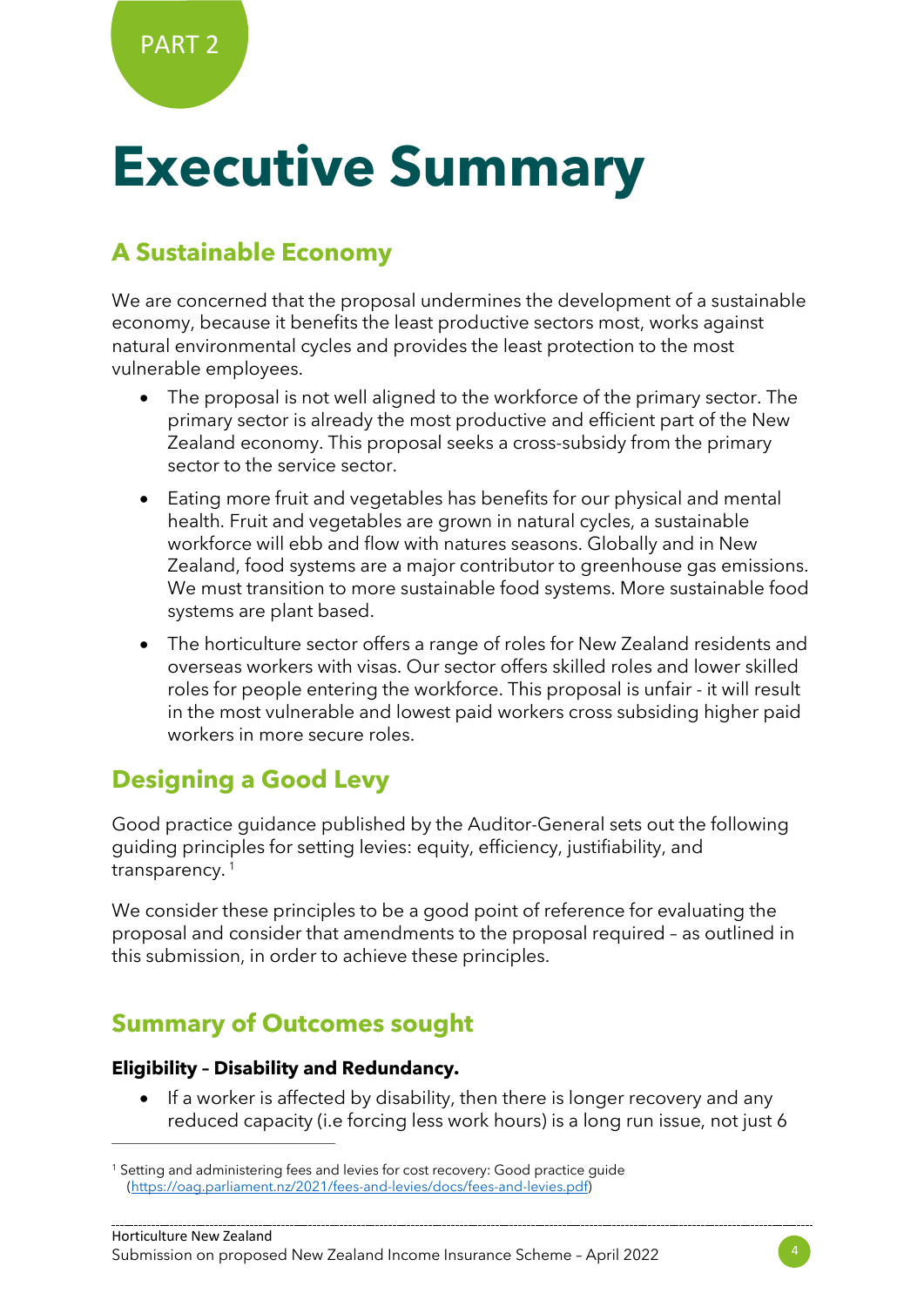months. Therefore, this scheme fundamentally misses resolving this challenge. Australia's National Disability Insurance Scheme may be a more appropriate alternative.

• Redundancy may be better addressed in employment law more transparently.

#### **Enforcement of eligibility criteria.**

- We are concerned about the scheme being enabled and expected to enforce the requirements to be eligible (e.g. requirements to undertake training and rehabilitation, robust health evidence), on behalf of the scheme funders.
- The government must be held accountable for targets and appropriate rebates/discounts should be provided if these specific targets are not achieved, and enforce the requirements to be eligible, on behalf of the scheme funders.

#### **The proportion of the Levy paid should be relative to the duration of the contract, if the contract is less than 12 months**.

- This is to address the inequality that arises from those on contracts of less than 6 months ever obtaining the full value of the scheme.
- We propose the following formula: 8% (of the levy) per month, so that someone employed for 1 month would pay 8% of the levy, someone for 2 months 16% and so on, until those employed on contracts 12 month or longer pay 100% of the levy.
- This proposal is more equitable and reduces cross-subsidisation from workers on short-term contracts to those on longer term contracts.

#### **The Government should pay the employees and employers contribution for an employee's first role in the workforce for up to 18 months, when the employee is entering the workforce from school or tertiary training, from being on a benefit, a refugee or from prison.**

- This proposal is more equitable and more inclusive. It reduces the risk of those new to workforce cross-subsidising more established members of the workforce.
- It is more inclusive, because it recognises the value of those employers who give untested workers their first chance, and it avoids the situation where workers don't enter the workforce because the difference in income between the benefit and paid work is insufficient.

#### **Rebates should be paid to employers and employees who employ overseas temporary workers in skilled and shortage occupations and through the RSE scheme.**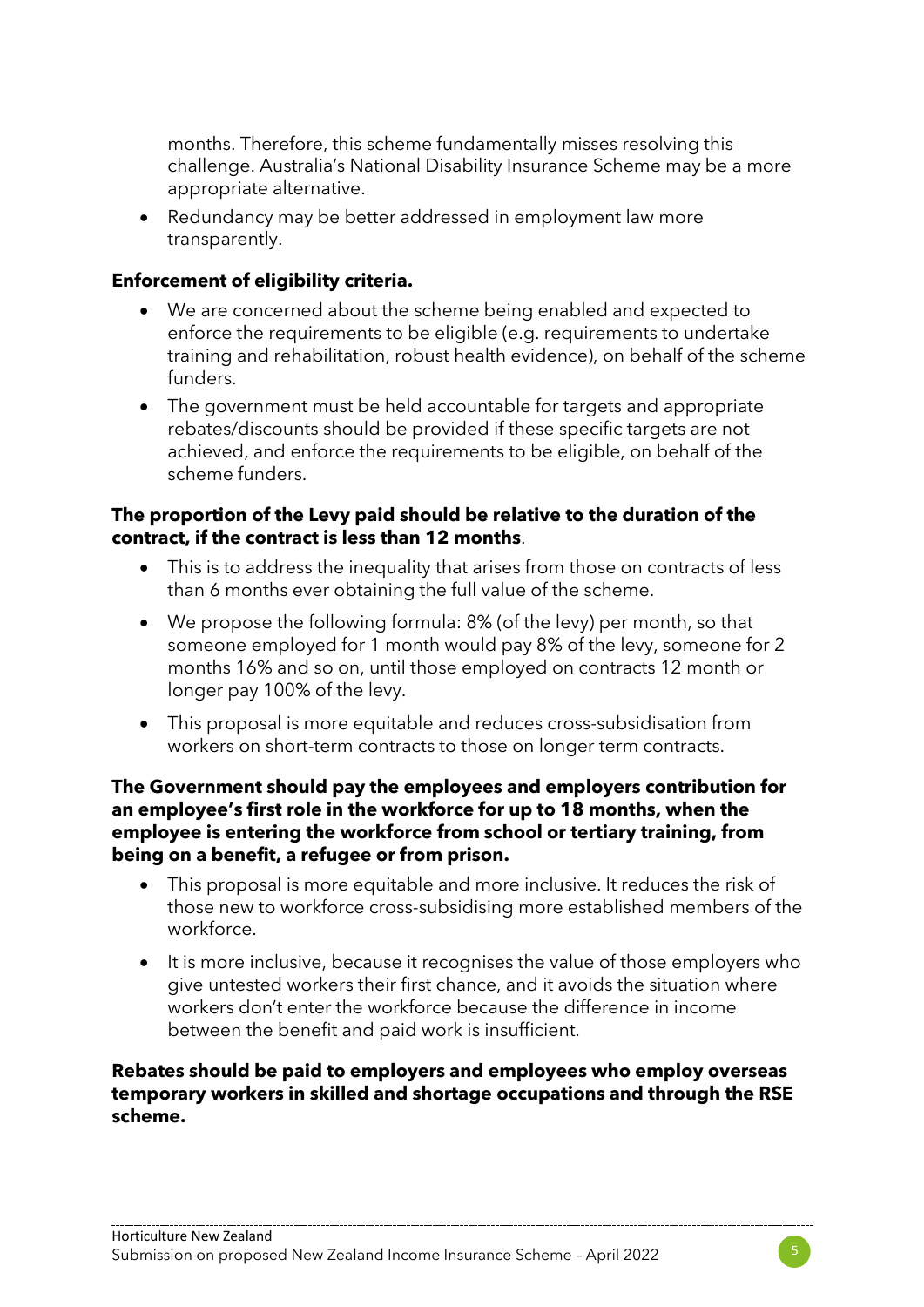- This proposal is more productive, sustainable and inclusive, our economy is reliant on trade. The goods we produce are fresh and seasonal, and an efficient workforce is seasonal too.
- This alleviates the inequity for such workers who would contribute the scheme but are ineligible to access it.

#### **The Scheme should not apply to the self-employed.**

- The self-employed have more flexibility and autonomy than employees. The self-employed could join on a voluntary basis, limited to health claims only. The self-employed should pay both employee and employer contributions. We do not support any compulsory membership for the self-employed.
- Our proposal is more productive, equitable. We consider there would be high risk of self-employed paying in and not being eligible for pay outs, and therefore cross-subsiding employees, which undermines productivity and is inequitable.

#### **The Government should make contributions to the scheme equal to the savings from other benefits**

• This scheme should produce savings on other benefits covered by general taxation. Such a saving should be reinvested into the scheme and reflected in a commensurate New Zealand Income Insurance Scheme rate reduction.

#### **Alternatively, amend the scope to only apply to permanent employees and those with contracts longer than 2 years.**

We have proposed a number of detailed changes that would still charge employees and employers that would never benefit from the scheme. A simpler alternative that we also would support is for only permanent employees and those with contracts longer than 2 years, being captured by the scheme. We consider this criteria fairer than proposed, as these are the people that would benefit from the scheme.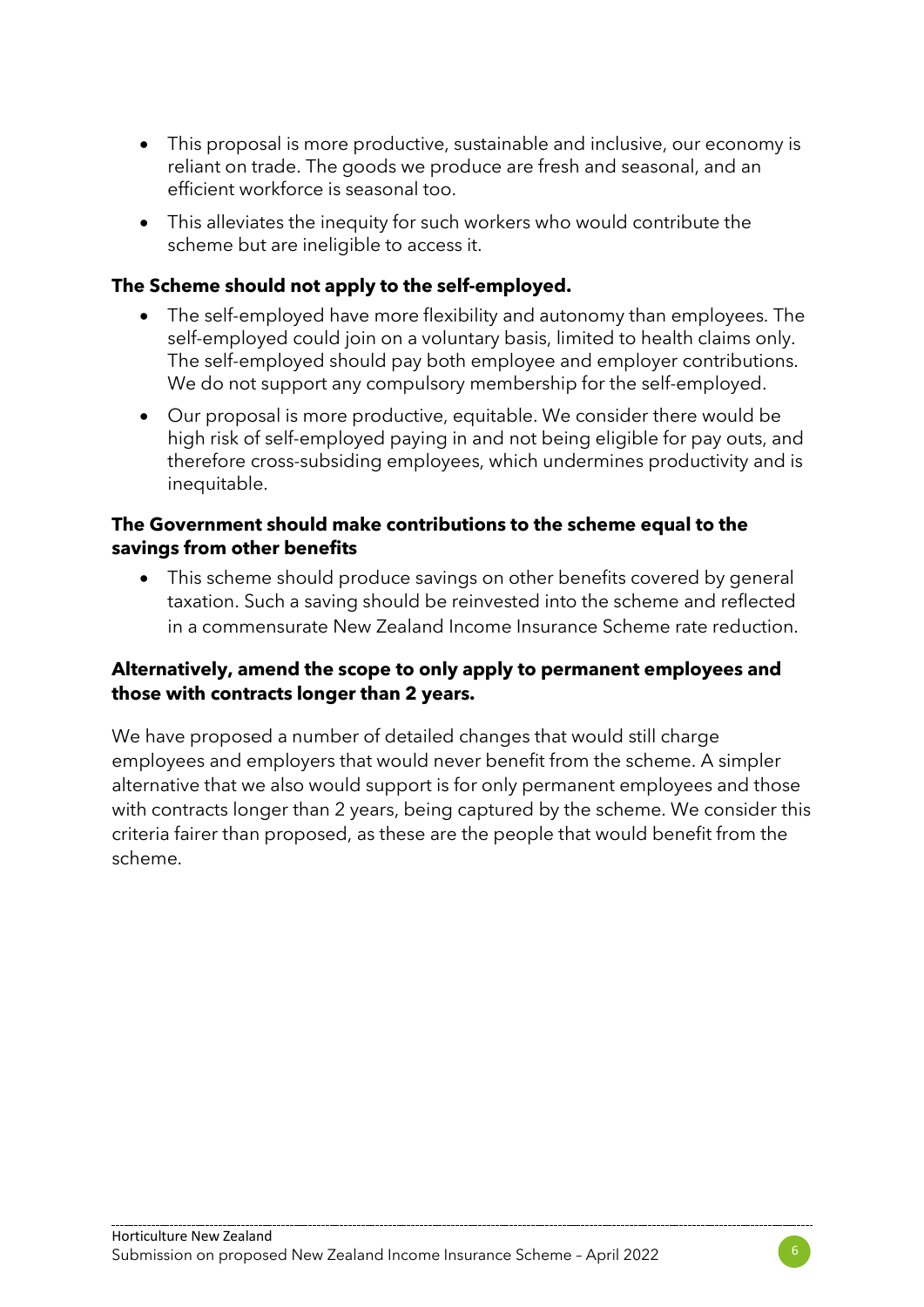# **Submission**

# **1. A Sustainable Economy**

We are concerned that the proposal undermines the development of a sustainable economy. The proposal benefits the least productive sectors most, works against natural environmental cycles and provides the least protection to the most vulnerable employees.

The horticulture industry plays a key role in supporting the New Zealand's economy through exports, providing New Zealanders with jobs and providing healthy fruit and vegetables.

### **1.1. Productive Economy**

The primary sector is already the most productive and efficient part of the New Zealand economy, yet the proposal is not well aligned to the workforce of the primary sector. This proposal seeks a cross-subsidy from the primary sector to the service sector.

As reported by NZIER<sup>[2](#page-6-0)</sup>, trade drives productivity and creates job opportunities. As summarised below (Figure 1) countries trade goods and services that they are efficient in producing, this in turn lifts the economy's overall productivity leading to higher living standards, therefore productivity provides an indication of the positive contribution of trade to wellbeing.



Labour productivity, index 1978 = 1000

<sup>1978198019821984198619881990199219941996199820002002200420062008201020122014</sup> 

Figure 1: Labour productivity by broad sector (Source: NZIER Report for Export New Zealand – The Benefits of Trade)

<span id="page-6-0"></span><sup>2</sup> NZIER Report for Export New Zealand – The Benefits of Trade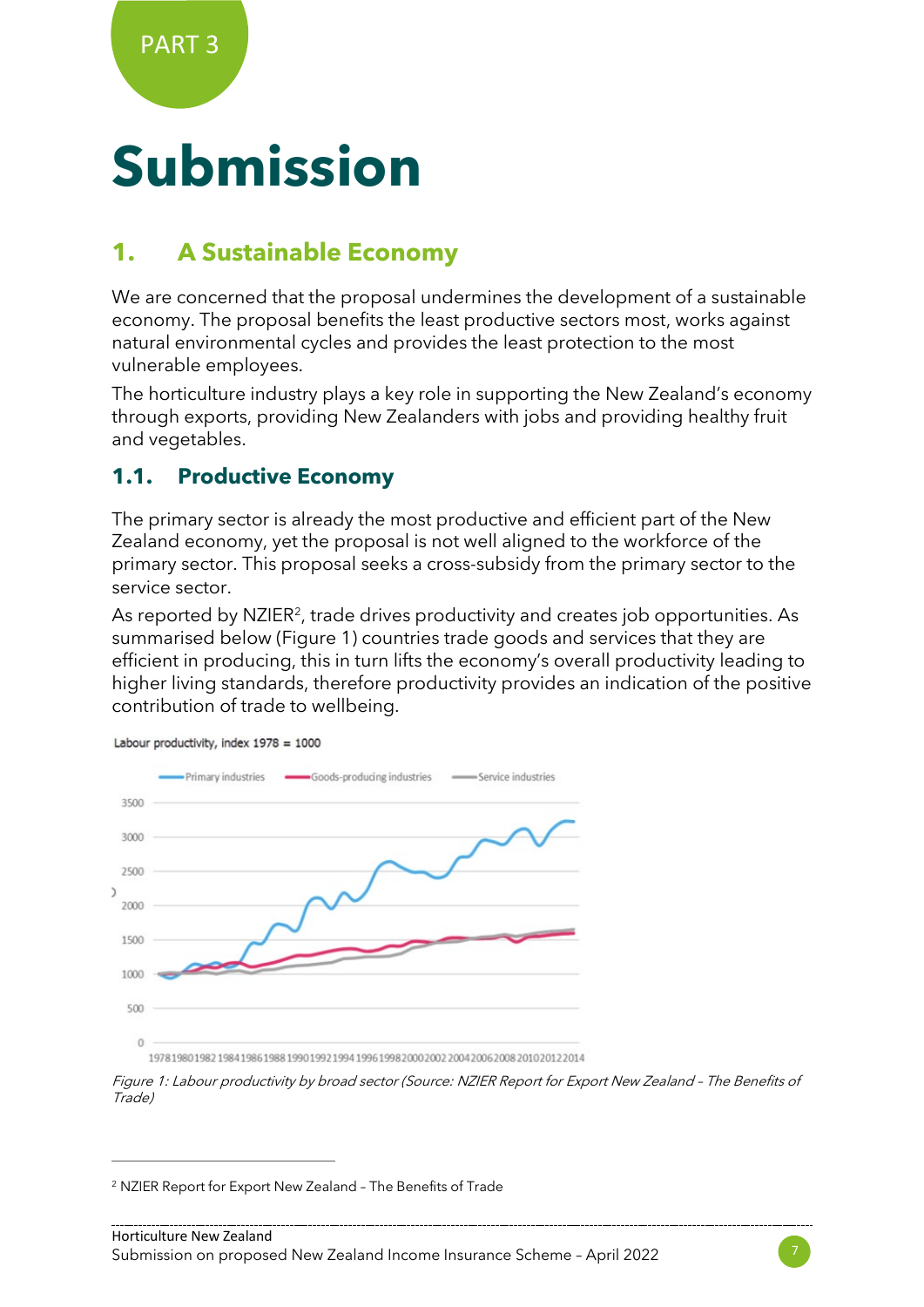We are concerned that at a time of rising costs for horticultural producers (e.g. energy, fuel, inputs, labour) and with a well published worker shortage – the primary sector will be paying into the scheme (further increasing costs) while receiving little benefit.

## **1.2. Sustainable Economy**

Fruit and vegetables are grown in natural cycles, a sustainable workforce will ebb and flow with natures seasons. It is important that this is recognised, and that the sector is not disadvantaged as a result.

#### **Seasonal Work**

Seasonal peaks and troughs of labour demand in the New Zealand horticulture industry are driven by climate. Tasks that have not yet been automated for example cherry, apple, and kiwifruit harvests and grape-vine pruning are geographically dispersed. Figure 2 below shows the change in demand with the seasons.<sup>3</sup>



Figure 2: Seasonal workforce demand for the horticultural sector.

As well as the harvesting of fruit there are many supplier companies that are seasonal to meet the changing demand. For example pallet bin manufacturers and fruit label and packaging suppliers. While many of these companies operate yeararound, they stand-up seasonal sites, with employees on short-term contracts to meet peaks in supply.



<span id="page-7-0"></span><sup>3</sup> https://www.picknz.co.nz/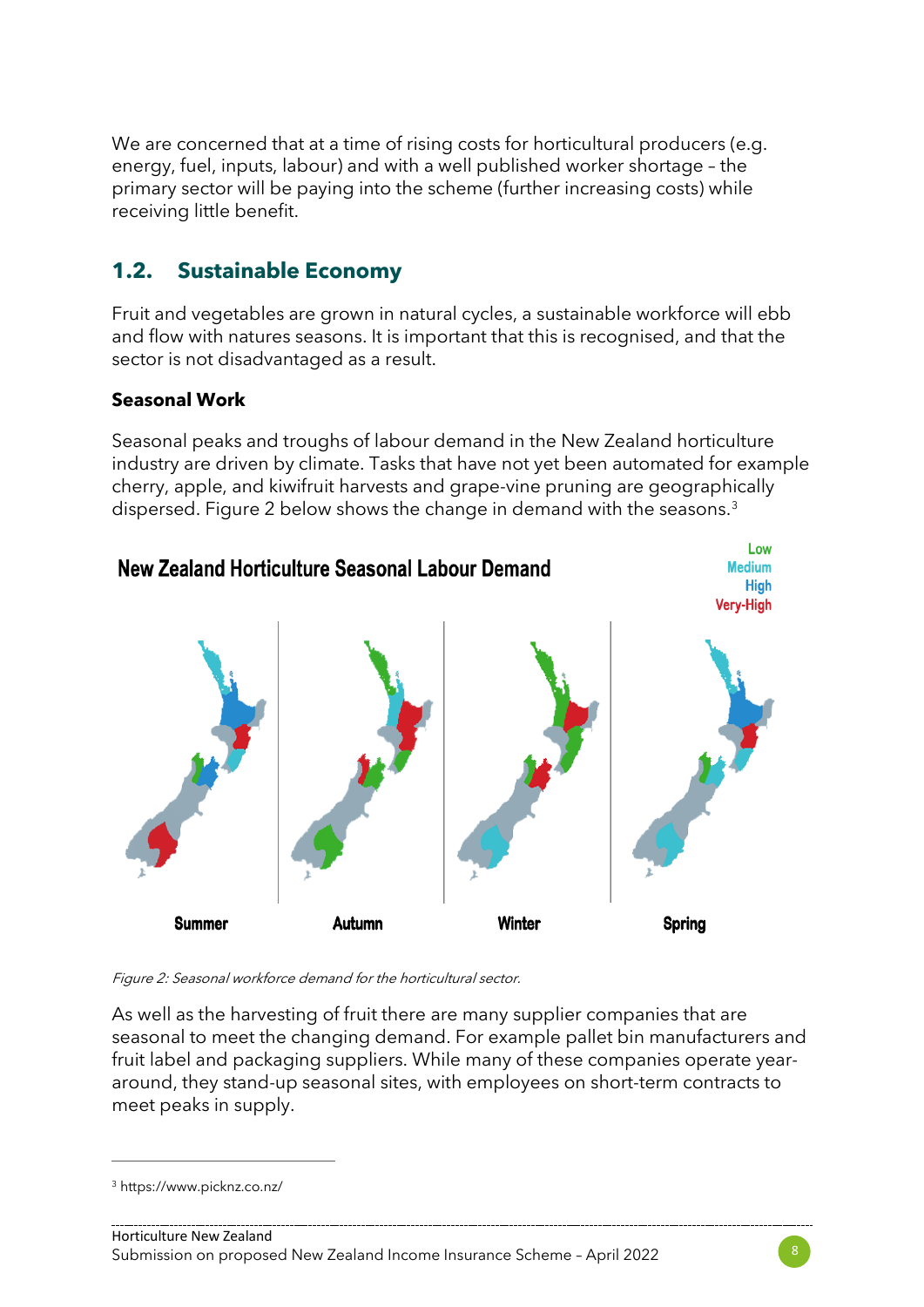#### **Low emissions economy (and plant-based diets)**

Globally and in New Zealand, food systems are a major contributor to greenhouse gas emissions. We must transition to more sustainable food systems.

More sustainable food systems are plant based. Eating more fruit and vegetables has benefits for our physical and mental health.

Research has illustrated the connection between eating patterns, climate change and health outcomes finding that eating more plant-based foods and minimising food waste were one of the most important ways individuals could reduce their personal climate footprint, while also having health gains and health system savings. [4](#page-8-0)

Whole, or less processed foods are the healthier option<sup>[5](#page-8-1)</sup>. These foods are perishable, and need to be harvested and consumed in season.

#### **Domestic food supply and food security**

Diversification to horticulture presents an opportunity to reduce emissions while increasing food production. In New Zealand there is 1,000,000 ha of land that could potentially be converted to horticulture. If this land was converted to horticulture it would be as effective at reducing New Zealand's agricultural emissions as a methane vaccine.<sup>[6](#page-8-2)</sup>

Growing fruit and vegetables in New Zealand is important for our domestic food supply. While fruit makes a significant contribution to New Zealand's export earnings, some fruit crops are predominately grown for the domestic market. The majority (80%) of fresh vegetables are grown for the domestic market.

HortNZ seeks that policy making is cognisant of food security; there are societal and health costs to increases to the prices of vegetables in New Zealand and a decline in availability.

### **1.3. Inclusive Economy**

The discussion document frames the discussion around "decent jobs" and inclusiveness, and yet the proposal sets up a system where some of the most vulnerable workers would pay a levy into a system that they cannot benefit from.

The proposal does not recognise that workers learn on the job to improve skills to become more attractive to a range employers.

Businesses that play an important role in our economy, in employing people in their first jobs, or when they are re-entering the workforce will not benefit from the



<span id="page-8-0"></span><sup>4</sup> Drew, J et al. (2020) 'Healthy and Climate-Friendly Eating Patterns in the New Zealand Context'. Environmental Health Perspectives<https://ehp.niehs.nih.gov/doi/full/10.1289/EHP5996>

<span id="page-8-1"></span><sup>5</sup> https://www.health.govt.nz/your-health/healthy-living/food-activity-and-sleep/healthy-eating/makinghealthier-food-choices

<span id="page-8-2"></span><sup>6</sup> BERG. (2018). The report of the biological emissions reference group. <https://www.mpi.govt.nz/dmsdocument/32125/direct>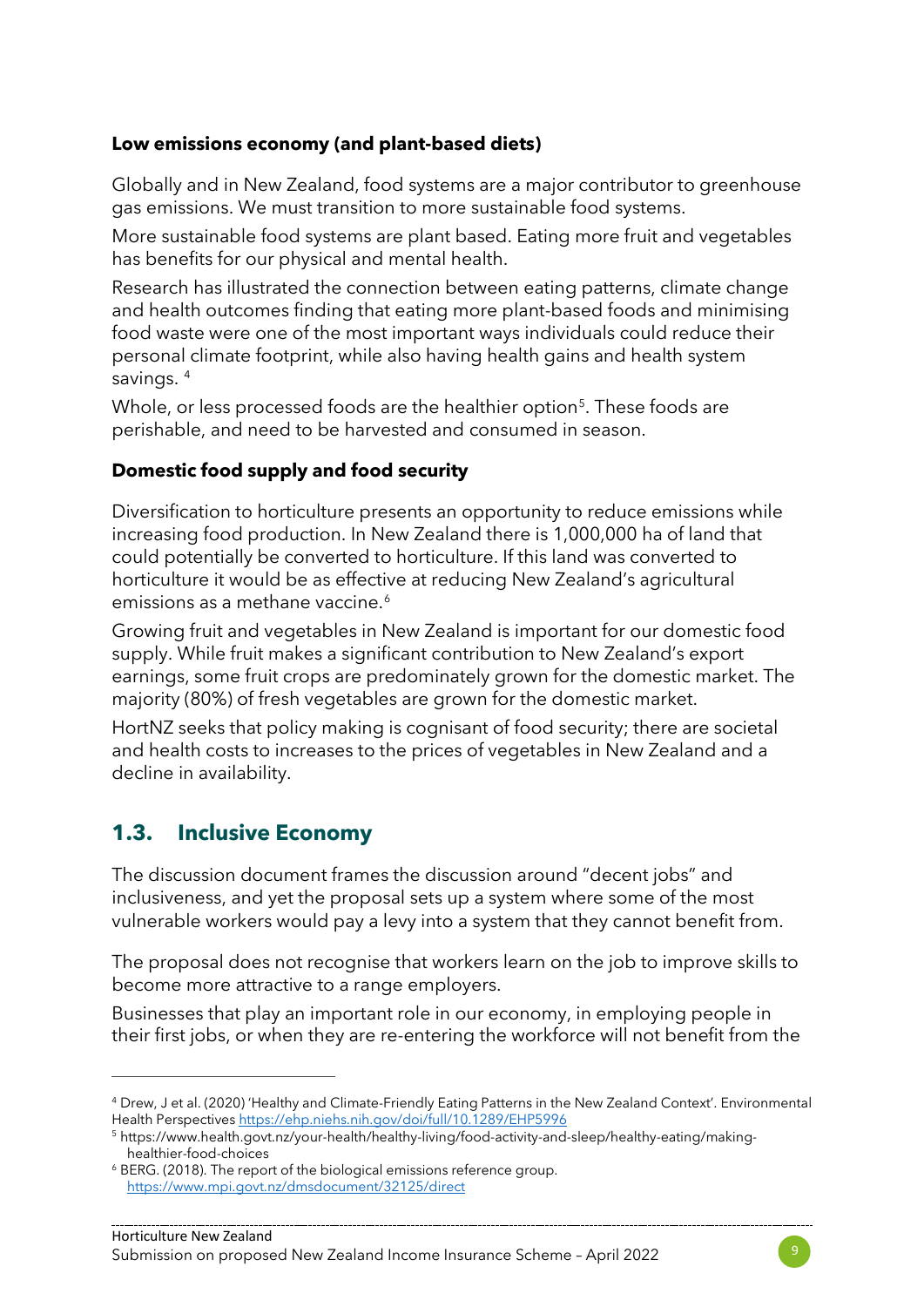scheme and will be cross-subsiding other businesses who do not offer employment to lower skilled workers, or those entering the workforce.

In this section we provide examples of people employed in the horticulture sector, who are starting out in the workforce or re-entering the workforce. Examples include school leavers, refuges, people leaving prison, solo parents and someone who came off job-seekers support.

For the 18 months of these workers employment, they will be paying into the system and they will not be able to claim anything if they are made redundant or become unwell.

#### **EXAMPLE: A fresh start for a Refugee**

Based near Nelson, JS Ewers is one of the leading suppliers of fresh produce in New Zealand. Naw Ellis has worked for the company since October 2017 and is one of JS Ewers' 150 permanent employees.

She came to New Zealand as a refugee with her husband and four children in 2016, and since then she has been focused one thing, finding work.

"I wanted to work in New Zealand so I could get a feel for the work here," she says. "Being on a benefit is not particularly good for my family situation so I wanted to work to get more income and experience."



This changed for Naw Ellis and her family when they were accepted for resettlement by New Zealand in 2016. She approached Red Cross about finding work after hearing about the Pathways to Employment programme. The team helped her find some volunteer work in the horticultural industry and then to meet the team at JS Ewers. She was quickly offered a role with the company.

"She was doing a good job and always willing to help people," says Geoff Lamont, a grower manager at JS Ewers. "If she could see you struggling she'd always jump in to help you, which was great."

The company often takes on staff through Pathways to Employment during the summer months when business ramps up. Many of them, like Naw Ellis, are also kept on in permanent roles afterwards.

Naw Ellis is also continuing her English classes. During her first six months, the company supported her to attend English lessons during work time that incorporated workplace vocabulary.

Source: https://www.redcross.org.nz/stories/new-zealand/greener-future/

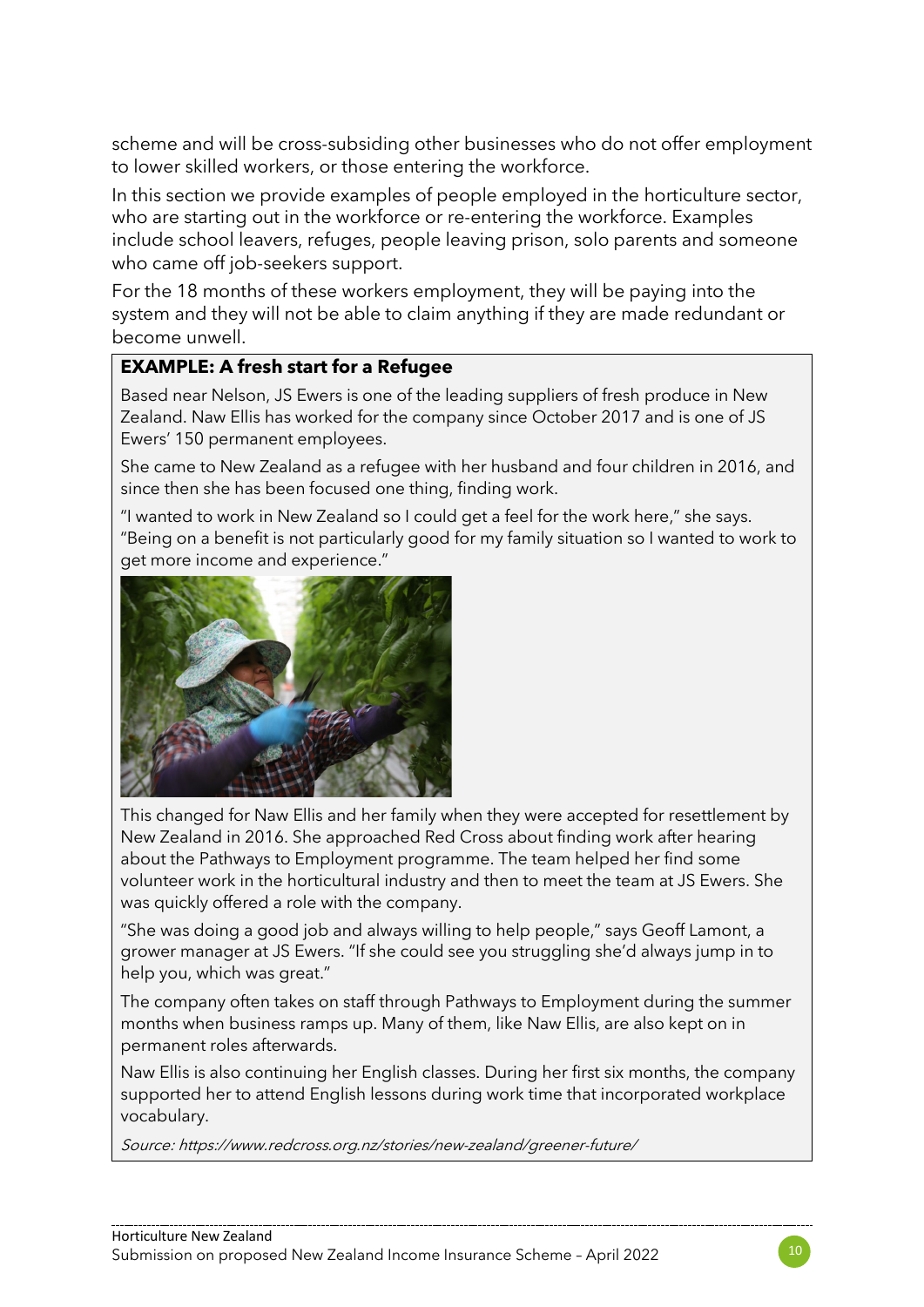#### **EXAMPLE: Growing Futures for people leaving corrections**

This program is for 30 participants who have a current or past relationship with the Department of Corrections. The program is designed to provide participants with preemployment training, pastoral care as well as on job work experience in the horticulture industry. The objective of the project is to support the participants into long term sustainable employment.

Te Growing Futures project commenced in March 2021. The number of participants that were referred to the program by the end of August 2021 is 34. The program is a 12 month revolving program that allows trainees to transition into full time work at any point during the 12-month period allowing the training provider to continue to work with Corrections for ongoing referrals when trainees leave the program.

The program is beginning to achieve great outcomes including 5 participants exceeding the 91-day in employment threshold and are aiming for the next milestone point of 182 days in employment. 5 others are participating on an EIT Horticulture supervisory course. 6 are scheduled to attend a further upskilling course at EIT in September 2021 whilst 2 have resigned and have found alternative employment and 2 resigned for medical reasons. The 14 others are working hours to suit and receiving intense pastoral support as they work through their social barriers that are preventing them from working full time.

#### **EXAMPLE: Young Māori sole parents into flexible seasonal work**

The He Huarahi Hou Project is designed to assist and transition young Māori sole parents into flexible seasonal work hours that suit their availability needs.

That includes:

- Providing transport to and from work for each participant
- Working alongside the participants to address their broader whanau social responsibilities and barriers when they occur.
- Developing a workplan that suit their individual availability needs. That includes working on solutions that address their tamariki care needs while they are at work.

Providing pre-employment training that includes:

- First aid
- Health and Safety
- Planning and budgeting

The pastoral Care support provider for this project is the Flaxmere Maori Wardens Trust. The Ministry of Maori Development (Te Puni Kokiri) has provided funding for Maori Wardens to deliver the pastoral care for the Sole Parents.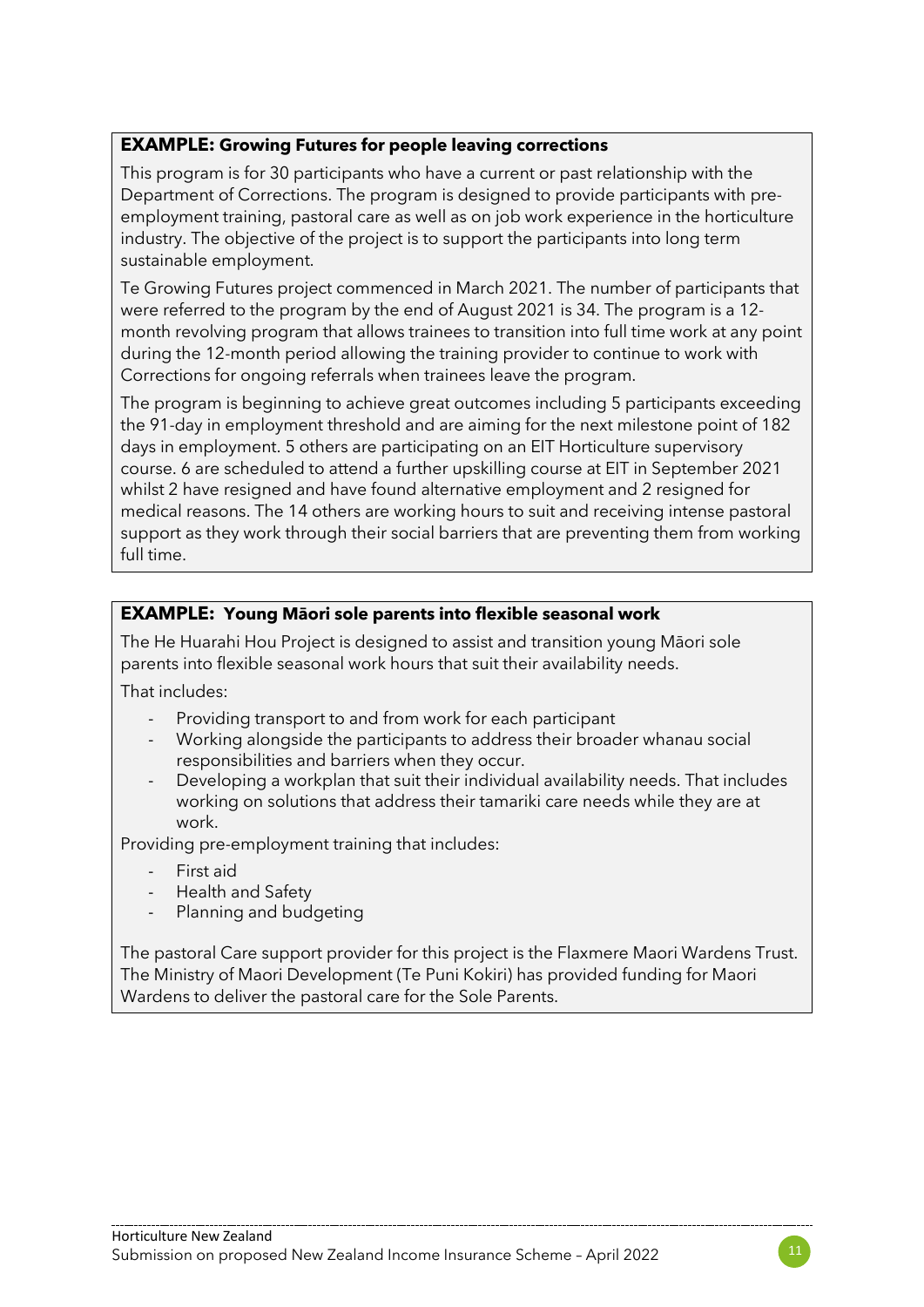#### **EXAMPLE: Tractor Driver and Apprentice**



and went for it" **Lance Williams** 

A year ago Lance Williams was unemployed, but after securing orchard work, everything changed.

Since starting out as a tractor driver he is now employed full-time and completing a cadetship.

All it took was the will to take responsibility for his future.

"I realised things weren't really going my way, so I ended up biting the bullet, said 'I can do this', backed myself and went for it," he said.

Now his aspirations and dreams are becoming a reality.

"Physically and emotionally I feel better about myself – go do things off your bucket list. If you go hard, you can go far" so give orcharding a go – it's life changing".

Source: https://www.picknz.co.nz/work-opportunities/worker-stories/

#### **EXAMPLE – Skilled Overseas Workers, Cherry Grader**



Cherry Grading is highly skilled work, that requires skilled operators of specialist machinery and software. The Cherry Industry is an important export sector and expanding, but the cherry harvest season is short, and skilled cherry graders are only required to work for a 2 or so of month of the year in New Zealand.

New Zeeland orchards rely on skilled workers who harvest and in NZ, and go on to work in other countries who also value their specialist skill set.

The costs of a business of not being able to attract these skilled overseas workers are high. For context, each machine processes 35,000 kg of cherries daily with a

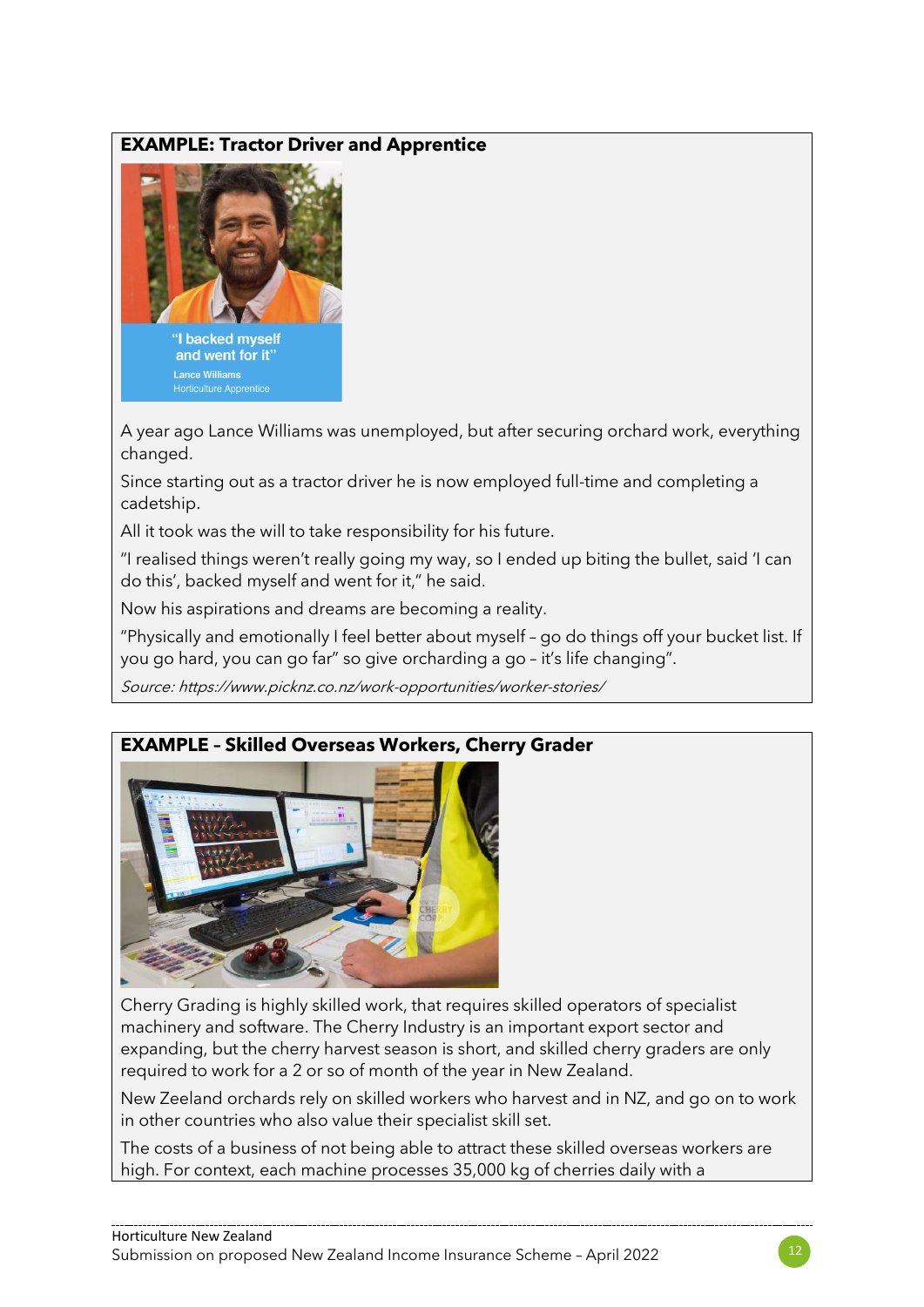conservative value in excess of \$500,000. Without an operator, the orchardists have to leave fruit unpicked and run the packhouse at half speed, with dire financial consequences.

The discussion document frames all overseas workers as cheap labour that could be replaced by NZ workers. This is simply not true, and to penalise businesses that rely on specialists workers, reducing productivity not increase it.

# **2. Designing a good levy**

Good practice guidance published by the Auditor-General sets out the following guiding principles for setting levies: equity, efficiency, justifiability, and transparency, summarised below[:7](#page-12-0)

- Equity levies that are fair (i.e one group is not paying for the benefit of a previous or future group)
- Efficiency value for money, and not incurring unnecessary costs.
- Justifiability the cost reasonably relates to the good/service that is being charged for (where possible eliminating cross-subsidisation).
- Transparency the process is transparent and there is enough information to understand and assess the method, costs and use of revenue generated.

We consider these principles to be a good point of reference for evaluating the proposal and consider that amendments to the proposal required – as outlined in this submission, in order to achieve these principles.

## **3. The horticulture workforce**

The following are some key findings about the horticulture industry workforce from work done by the Ministry for Primary Industries:<sup>[8](#page-12-1)</sup>

- Between 2012 and 2016 there was a 5.4 percent increase in worker counts.
- There were 16,200 new entrants to the horticulture industry in 2013. The largest source of new entrants was "other" sources which includes migrants and those that have taken time out of the workforce.
- A large proportion (28%) of new entrants to the horticulture industry were temporary migrants.
- Horticulture has the largest proportion of workers identifying as Pacific relative to other primary industries.
- Self-employment in horticulture was reported as 10.4%.



<span id="page-12-0"></span><sup>&</sup>lt;sup>7</sup> Setting and administering fees and levies for cost recovery: Good practice guide

<span id="page-12-1"></span>[<sup>\(</sup>https://oag.parliament.nz/2021/fees-and-levies/docs/fees-and-levies.pdf\)](https://oag.parliament.nz/2021/fees-and-levies/docs/fees-and-levies.pdf) 8 <https://www.mpi.govt.nz/dmsdocument/29273-primary-industries-subsector-workforce-infographics> (published March 2019)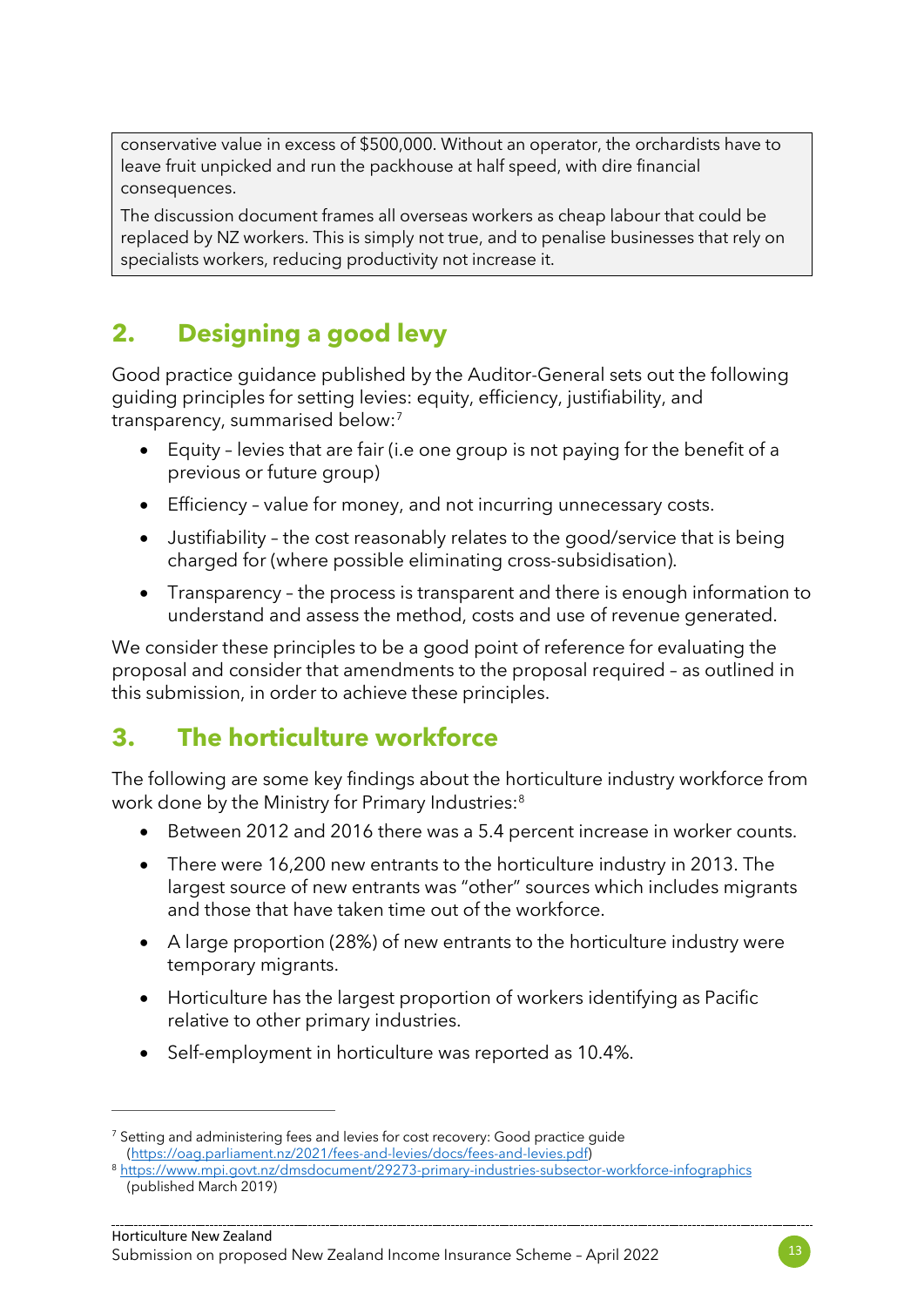The 2020 Recognised Seasonal Worker survey described that while the majority of employees in horticulture are New Zealanders, the Recognised Seasonal Employer (RSE) scheme workers make up approximately a third of the seasonal workforce, work visa holders also make a contribution (refer to Figure 3 below).<sup>[9](#page-13-0)</sup>



Figure 3: Breakdown of employees in the horticulture industry (Source: Recognised Seasonal Worker Survey 2020)

The same report also outlines that for the 2019 season, the majority (57%) were on an hourly rate, however in harvesting a piece rate was more common.

The MPI Food and Fibre workforce snap-shot provides statistics on the horticultural workforce. [10](#page-13-1) Figure 4 shows that over 50% of the new entrants to the horticultural sector would not benefit from the scheme because they would be in the first 18 month of work, either because they are coming from overseas, from education or were beneficiaries.



Figure 4: Breakdown of where new entrants to the horticultural workforce came from

<span id="page-13-0"></span><sup>9</sup> Recognised Seasonal Worker Survey 2020 [\(https://www.nzkgi.org.nz/wp-content/uploads/2020/07/RSE-Doc-](https://www.nzkgi.org.nz/wp-content/uploads/2020/07/RSE-Doc-June-2020-WEB-FINAL.pdf)[June-2020-WEB-FINAL.pdf\)](https://www.nzkgi.org.nz/wp-content/uploads/2020/07/RSE-Doc-June-2020-WEB-FINAL.pdf)

<span id="page-13-1"></span><sup>10</sup> Food and Fibre Workforce Snapshot 2021

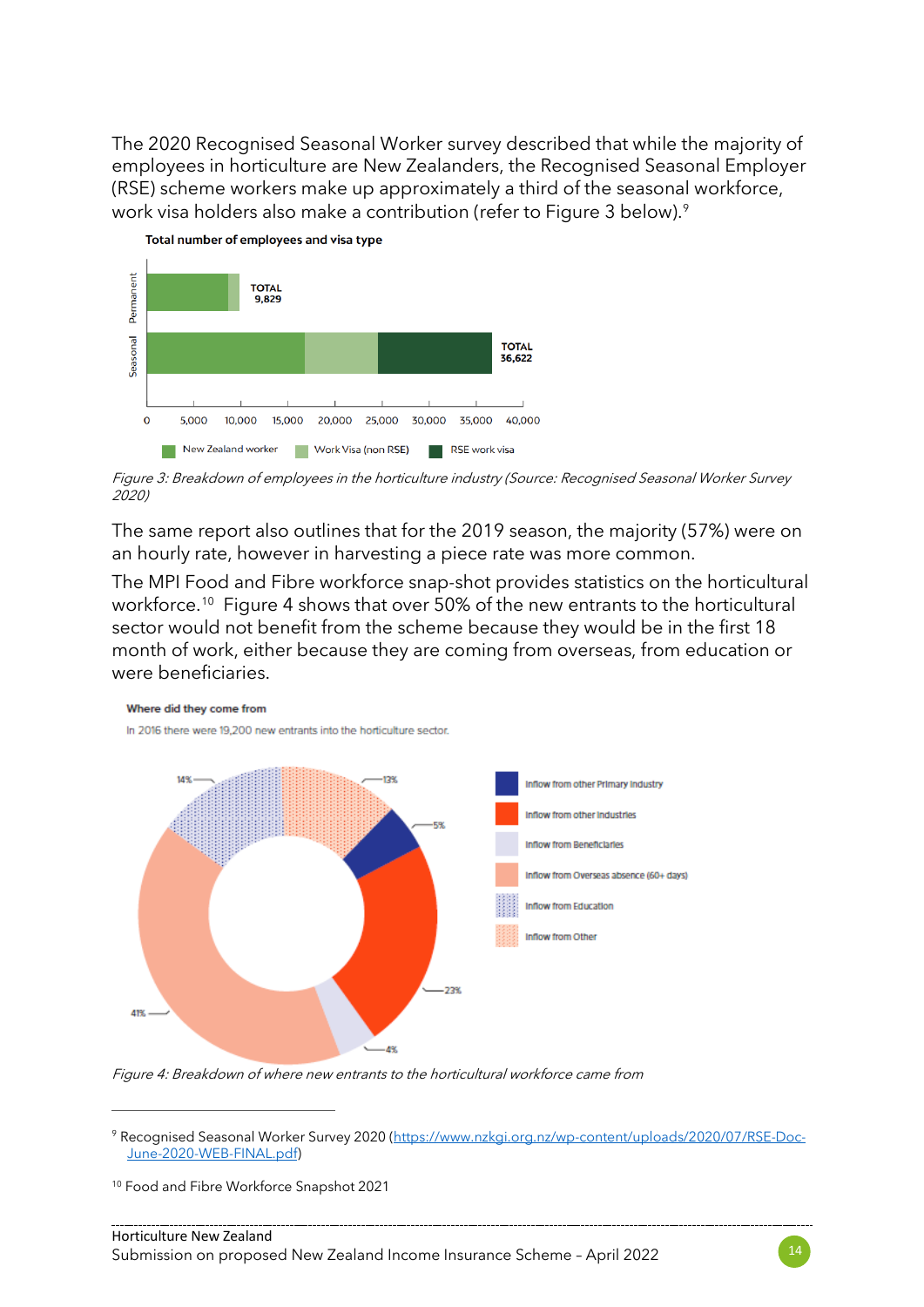Figure 5 shows that only 21% of new entrants are still working in the sector, after 3 years only 18%. This highlights the important role the horticulture sector plays in providing early career roles for people, who frequently go on to productive roles elsewhere in the economy. However, this also means that many employers and employees in the horticultural sector will no benefit from the scheme.



Figure 5: Breakdown of where new entrant retention rate in the horticultural workforce

Figure 6 shows that 73% of people aged 15-29 employed in the sector have education profile of level 1 – 3. This highlights the important role the horticultural sector play in providing employment opportunities to people with level 1 – 3 education.



Figure 6: Breakdown of education profile for workers 15-29 years

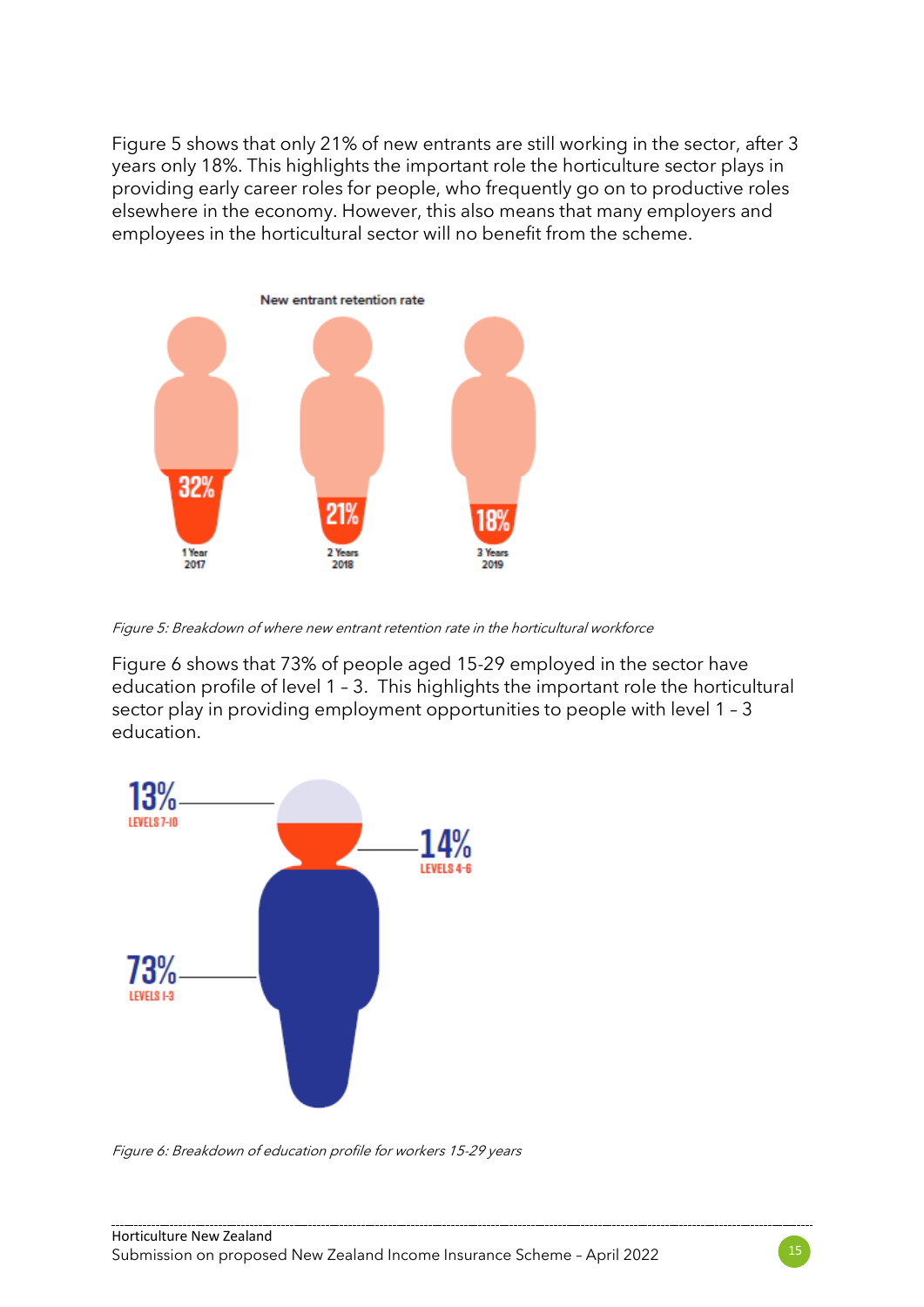### **3.1. Short-term contracts**

Due to the seasonal nature of many horticultural job opportunities, short-term contracts are likely to be more prevalent that in other sectors.

We consider it most efficient to avoid unnecessary costs to the employer (and employees) as a result of the proposed scheme.

#### **PROPOSED SOLUTION:**

#### **The proportion of the Levy paid should be relative to the duration of the contract, if the contract is less than 12 months**.

This is to address the inequality that arises from those on contracts of less than 6 months ever obtaining the full value of the scheme.

We propose the following formula: 8% (of the levy) per month, so that someone employed for 1 month would pay 8% of the levy, someone for 2 months 16% and so on, until those employed on contracts 12 month or longer pay 100% of the levy.

This proposal is more equitable and reduces cross-subsidisation from workers on short-term contracts to those on longer term contracts.

### **3.2. Overseas workers**

As noted above, overseas workers pay an important role in meeting the seasonal workforce needs of the horticulture sector. We do not consider it equitable for the employers (or employees) to have to pay into the scheme, while being unable to receive any benefit.

We do not accept the proposition in the discussion paper that if overseas workers were not liable to pay that it would encourage the use of overseas workers instead of New Zealand residents. We do not agree with this. Overseas workers are used in the horticultural sector to meets seasonal demands that cannot be met locally and because of skill shortages. As outlined section 1.3, the horticultural sector works closely with the Ministry of Social Development (MSD), to employ New Zealanders and the RSE programme includes policies to achieve positive outcomes for New Zealand and the countries that participate.

There need to be clear provision added to enable levies to be waived or refunded where appropriate.

#### **PROPOSED SOLUTION:**

**Rebates should be paid to employers and employees who employ overseas temporary workers in skilled and shortage occupations and through the RSE scheme.**

This proposal is more productive, sustainable and inclusive, our economy is reliant on trade. The goods we produce are fresh and seasonal, and an efficient workforce is seasonal too.

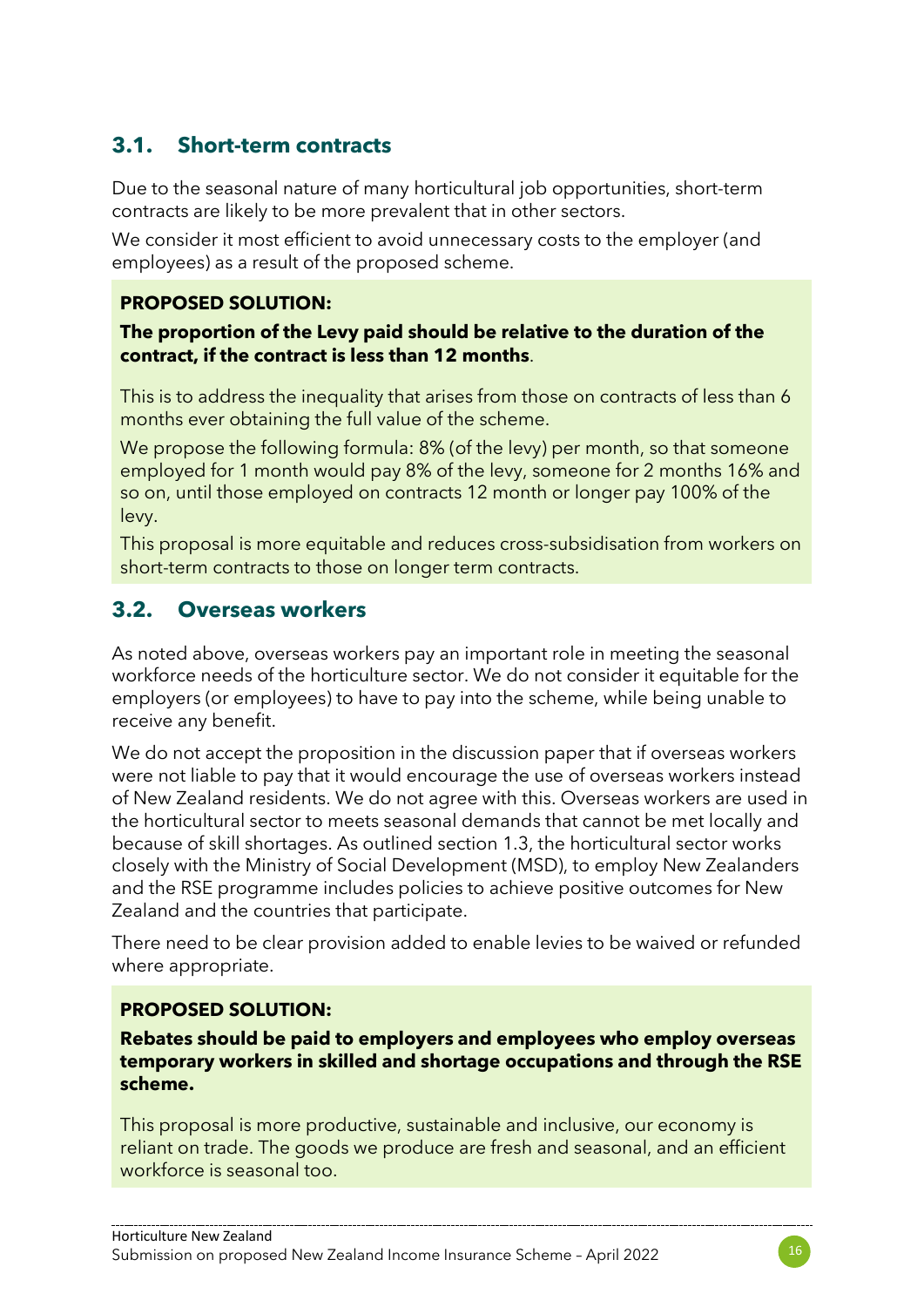## **3.3. Entering and re-entering the workforce**

In the first 18 months of their working careers, these people are likely to be paid at the lower end of the spectrum, and be employed or shorter term contracts.

Hourly rates within the horticulture sector have been increasing. The discussion document anticipates over time that employers would look to recoup their contribution through slowed wage increases. This is likely to occur and will impact those entering and re-entering the workforce the most.

For the lowest paid workers, the New Zealand Income Insurance Scheme represents a staggering 19% increase in tax paid (2.77% on top of 14.46%). We appreciate this full rate is shared 50/50 but ultimately it will have to be recovered from future remuneration reviews/increases.

For those on the minimum wage it will make paid work less attractive and make it more difficult to provide pathways for people off benefits and into the work force.

The horticulture is an industry that offers a high proportion of roles that are suited for those that are starting their careers. These people often move out of these roles, into more skilled roles within the sector or often outside of the sector. This is natural progression, and one that should be recognised and valued.

The horticulture sector works closely with work and income to provide opportunities, for example the Mana in Mahi programme provides the opportunity for people to train and work at the same time, and provides support to employees and employers to be successful.

For the employers that routinely employ people who starting their careers or reentering the workforce, they would be paying into the system, but the likelihood is that their businesses would not benefit for the scheme. The nature of the roles are such that their staff move on and take on other roles in the economy, having developed key skills in the horticulture sector.

In our view this element of the proposal must be addressed because it is inequitable. It relies on the most vulnerable members of our workforce cross subsidising less vulnerable members, and is perverse because it disincentivises employers from taking a chance on people who are starting out or looking for a second chance.